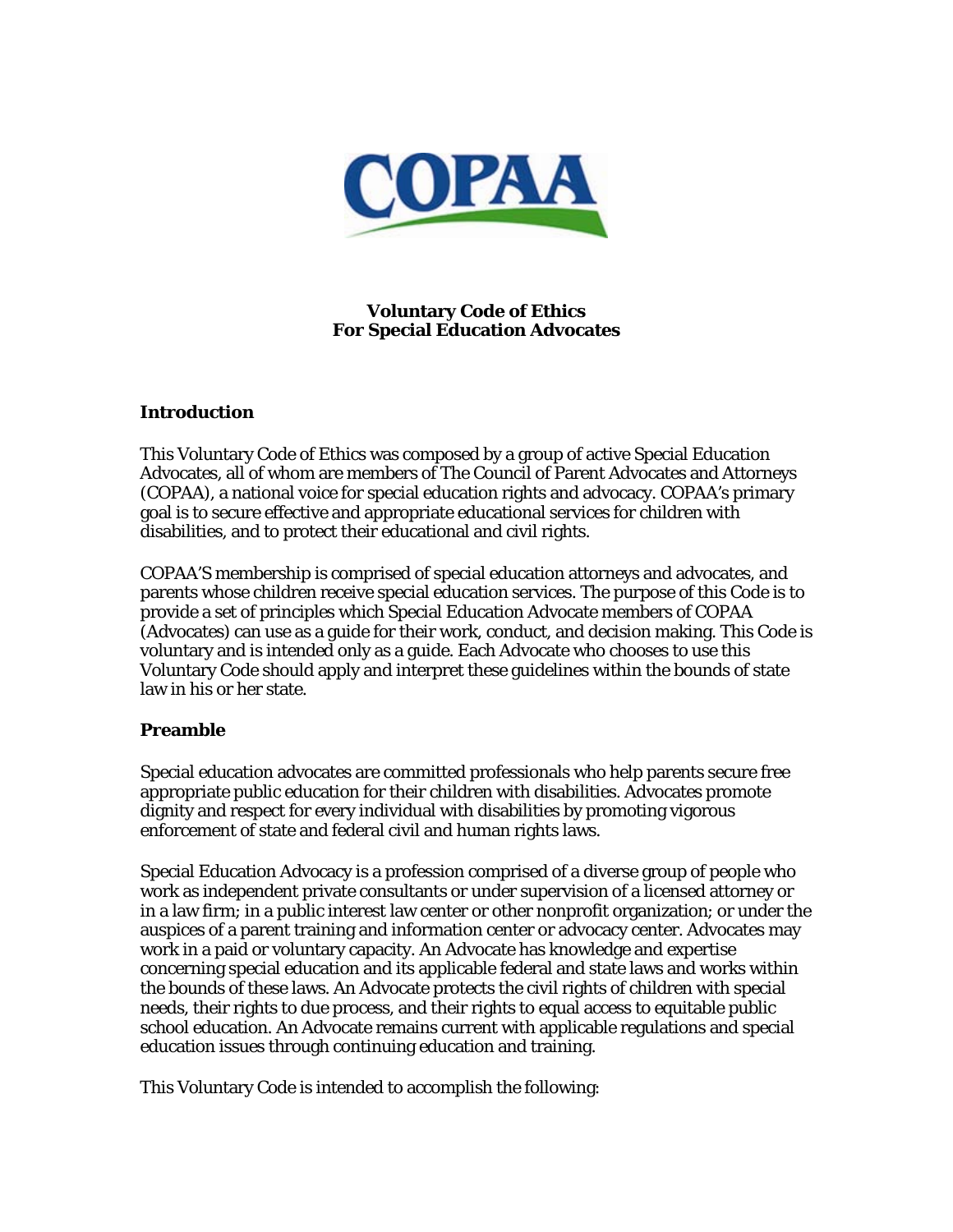- a. Serve as an Advocate's guide to professional conduct.
- b. Help parents make informed choices about engaging advocacy services.
- c. Instill public confidence in the integrity of Advocates and the roles they fill.

Advocates who voluntarily subscribe to this Code are expected to follow the Code's ethical principles as a guide for proper professional conduct. This Code does not create disciplinary rules, and is not intended to be used to sanction Advocates.

### **Ethical Principles**

#### **I – Competence**

An Advocate:

- 1. Works within the limits of his or her competence.
- 2. Informs a client when the Advocate is not competent to handle a matter or any portion of a client matter.
- 3. Is candid concerning the Advocate's knowledge and skills.
- 4. Continues his or her special education advocacy education by successfully completing 12 hours of continuing education courses annually. Continuing education courses may be obtained through private or non-profit vendors, bar association continuing legal education courses, paralegal courses, State Department of Education courses or seminars, civil rights or disability rights organizations; professional associations of attorneys or advocates; or other continuing education courses or programs related to special education practice, advocacy, negotiation, or mediation.
- 5. Is knowledgeable with regard to the regulations of the jurisdictions in which they work or in which their clients are located.
- 6. Provides competent assistance. Competent assistance requires the special education knowledge, skill, thoroughness, and preparation reasonably necessary for the assistance required under the circumstances.
- 7. Exercises reasonable care.

#### **II – Responsibilities to Client**

An Advocate:

- 1. Helps clients make informed decisions about appropriate educational services by providing clients with relevant information.
- 2. Helps clients articulate their concerns and desires for student's educational needs.
- 3. Makes full disclosure to every individual involved with a matter that he or she is not licensed to practice law and cannot give legal advice.
- 4. Handles matters in a timely manner and without undue delay.
- 5. Educates clients about special education law and regulations, and helps them become more skillful and effective advocates.
- 6. Maintains regular contact.
- 7. Treats clients and others with dignity and respect.
- 8. Secures a written agreement for services with clients before performing any professional services.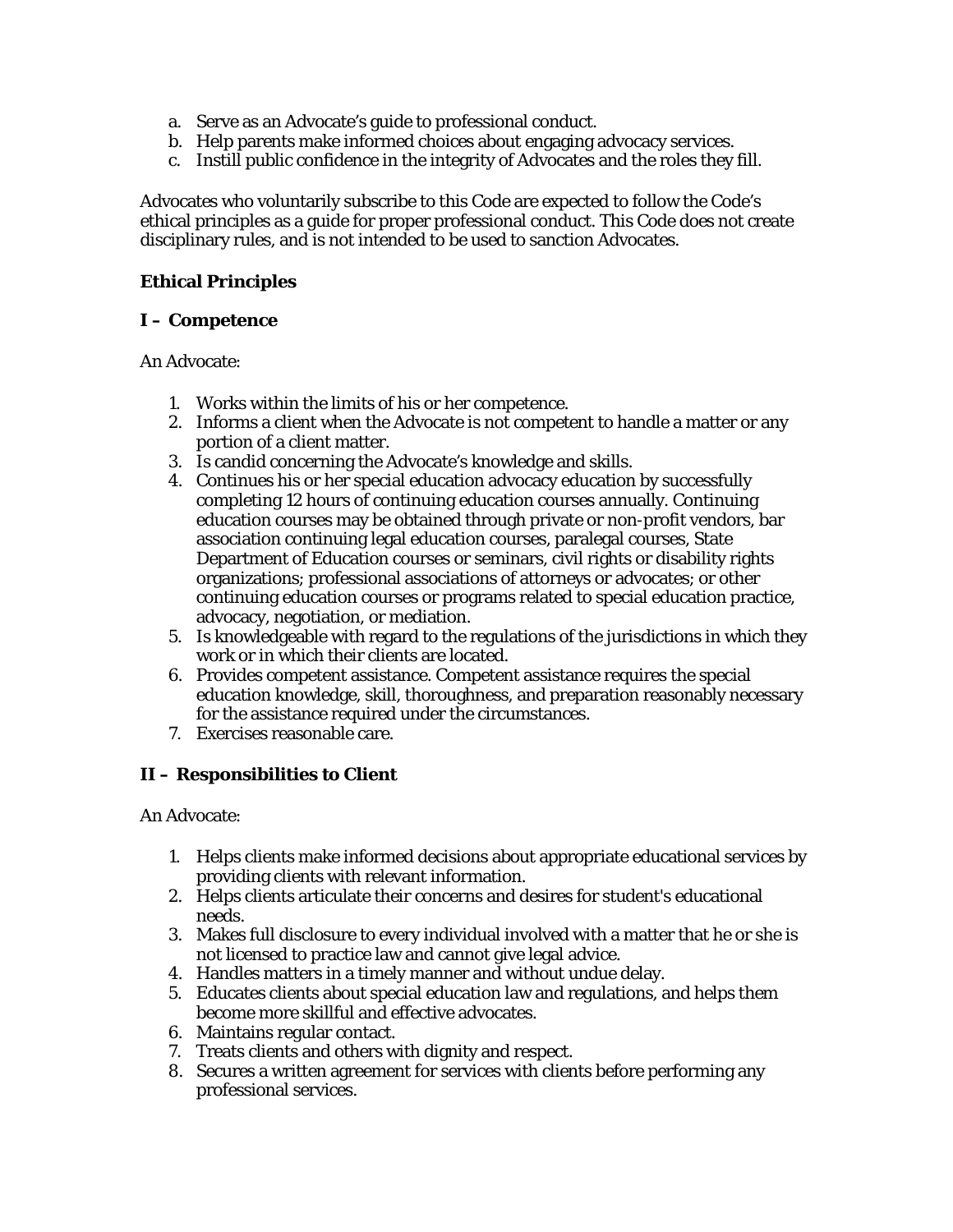- 9. Obtains a client's permission before discussing the client's matter with anyone other than the client, and adheres to any Federal or applicable State confidentiality requirements.
- 10. Maintains client records, keeps client information confidential and, unless the client has agreed in writing otherwise, makes arrangements to return or destroy records belonging to the client at the conclusion of the client's matter.
- 11. Discloses that an advocate-client privilege may not exist, and that the Advocate must comply with any court or hearing officer or administrative law judge orders, and may be required to comply with lawfully-issued subpoenas.
- 12. Maintains and shares information regarding local, state, regional, and national resources for parents and students, and information regarding current trends and practices in special education, as well as a referral list of professional contacts.
- 13. Provides culturally and educationally appropriate services.

# **III – Conflicts of Interest**

An Advocate will:

- 1. Disclose all potential conflicts of interest. An Advocate is obligated to place the interest of the client ahead of any personal interest or personal gain, and to disclose all facts in any situation where a potential conflict of interest may arise.
	- a. An Advocate will at a minimum, inform potential clients of any employment affiliations, financial or professional interests that may be perceived to bias recommendations, and in some cases, decline to provide services where the actual or apparent conflict of interest is such that it may fairly be concluded that such affiliation or interest is likely to impair professional judgments, result in personal gain, or impede advocacy efforts in any way.
- 2. Make referrals and placements to service providers based solely on the needs of the student.
- 3. Refrain from accepting or giving anything of value for the recommendation of advocate services to others

## **IV – Communication**

An Advocate will:

- 1. Never knowingly mislead others in the pursuit of a client's matter.
- 2. Pursue ethical means to solve an issue or produce a particular outcome.
- 3. Present claims that are truthful and can be substantiated concerning the Advocate or the Advocate's service or the services of another advocate.
- 4. Communicate with others in a fair and civil manner.
- 5. Maintain as confidential all information about the client which is provided to the Advocate by the client, will use such information solely for advocating on behalf of the client, and will not disclose such information to any third party except (a) with prior authorization from the client; or (b) as otherwise required by law.
- 6. Maintain and preserve client records in a manner that complies with applicable state law or rules of professional conduct governing client records for the Advocate's state in which his or her office is located.

## **V – Professionalism**